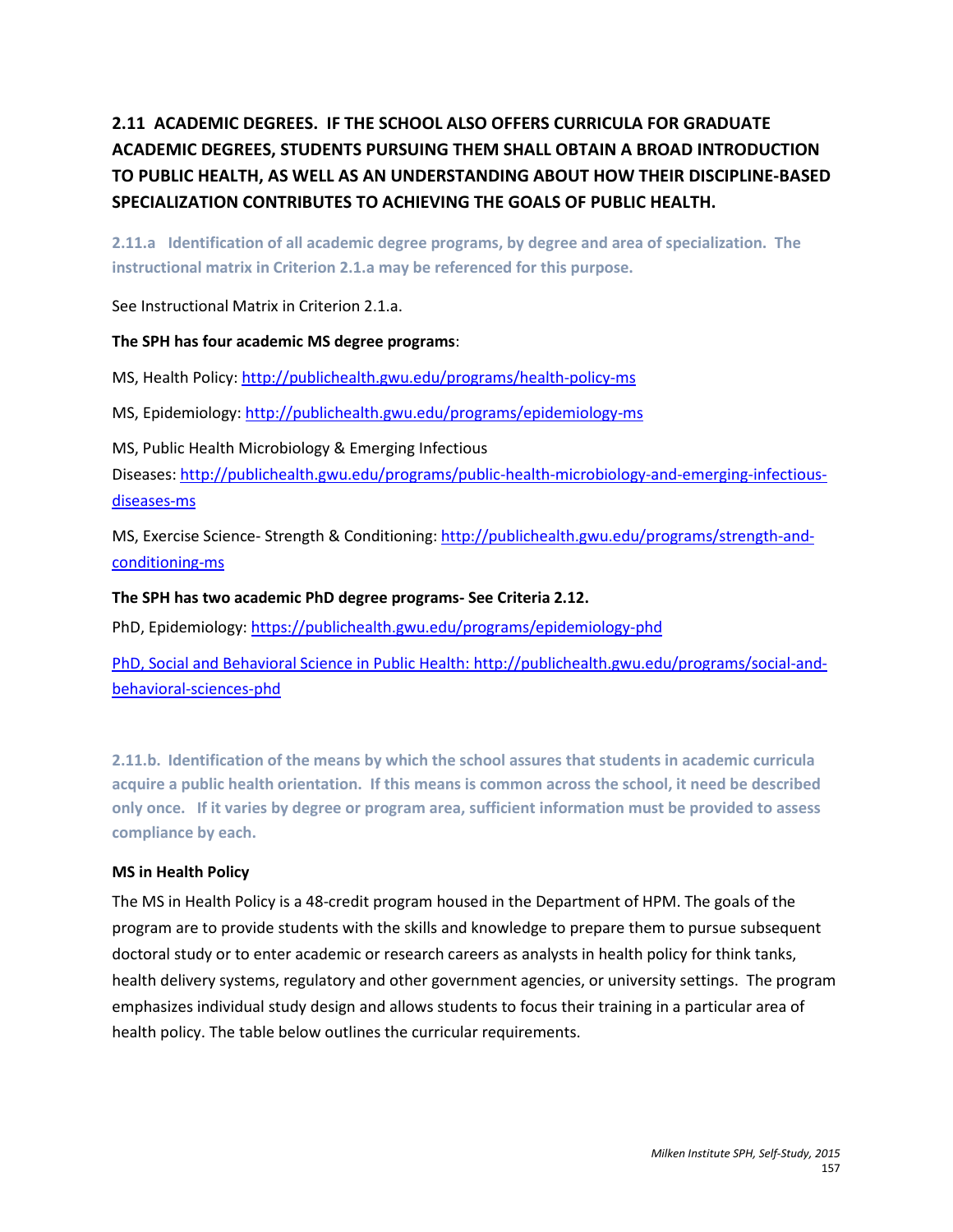| <b>Core Courses</b>                                                                                                                                  |                                                                                                                                                     |  | <b>Credits</b>                    |  |  |
|------------------------------------------------------------------------------------------------------------------------------------------------------|-----------------------------------------------------------------------------------------------------------------------------------------------------|--|-----------------------------------|--|--|
| PubH 6002                                                                                                                                            | <b>Biostatistical Applications for Public Health</b>                                                                                                |  | 3                                 |  |  |
| PubH 6003                                                                                                                                            | Principles and Practice of Epidemiology                                                                                                             |  | 3                                 |  |  |
| PubH 6006                                                                                                                                            | Management and Policy Approaches to Public Health                                                                                                   |  | 3                                 |  |  |
| PubH 6242+<br>PubH 6243                                                                                                                              | Clinical Epidemiology and Decision Analysis +<br>Topics in Clinical Epidemiology and Decision Analysis (lab requirement)                            |  | $\overline{2}$<br>1               |  |  |
| <b>Total</b>                                                                                                                                         | <b>SPH Core Course Credits</b>                                                                                                                      |  | 12                                |  |  |
| <b>Required Program-Specific Courses</b>                                                                                                             |                                                                                                                                                     |  |                                   |  |  |
|                                                                                                                                                      | Course                                                                                                                                              |  | <b>Credits</b>                    |  |  |
| <b>PUBH 6305</b>                                                                                                                                     | Fundamentals for Health Policy                                                                                                                      |  | $\overline{2}$                    |  |  |
|                                                                                                                                                      | (prerequisite: none)                                                                                                                                |  |                                   |  |  |
| <b>PUBH 6310</b>                                                                                                                                     | Statistical Analysis in Health Policy                                                                                                               |  | 3                                 |  |  |
|                                                                                                                                                      | (prerequisite: PUBH 6002)                                                                                                                           |  |                                   |  |  |
| <b>PUBH 6315</b>                                                                                                                                     | Introduction to Health Policy Analysis                                                                                                              |  | 2                                 |  |  |
|                                                                                                                                                      | (prerequisite: PUBH 6305)                                                                                                                           |  |                                   |  |  |
|                                                                                                                                                      | <b>Advanced Analysis SELECTIVES</b>                                                                                                                 |  |                                   |  |  |
|                                                                                                                                                      | (choose one course from list below):                                                                                                                |  |                                   |  |  |
|                                                                                                                                                      | PUBH 6320: Advanced Health Policy Analysis                                                                                                          |  | $\overline{2}$                    |  |  |
|                                                                                                                                                      | (prerequisites: PUBH 6310 and PUBH 6315)                                                                                                            |  |                                   |  |  |
|                                                                                                                                                      | PUBH 6247: Design of Health Studies                                                                                                                 |  | 3                                 |  |  |
|                                                                                                                                                      | (prerequisites: PUBH 6003, 6310 and 6315)                                                                                                           |  |                                   |  |  |
|                                                                                                                                                      | PUBH 6249: Use of Statistical Packages for Data Management and Data Analysis                                                                        |  | 3                                 |  |  |
|                                                                                                                                                      | (prerequisites: PUBH 6310 and 6315)                                                                                                                 |  |                                   |  |  |
|                                                                                                                                                      | PUBH 6411: Global Health Qualitative Research Methods (prerequisites: PUBH                                                                          |  | $\overline{2}$                    |  |  |
|                                                                                                                                                      | 6002, 6410)                                                                                                                                         |  |                                   |  |  |
|                                                                                                                                                      | PUBH 6530: Qualitative Methods/Health Promotion<br>PUBH 6501: Evaluation of Health Promotion Disease Prevention Programs                            |  | $\overline{c}$<br>3               |  |  |
|                                                                                                                                                      | (prerequisites: PUBH 6002,6003 and permission of instructor)                                                                                        |  |                                   |  |  |
|                                                                                                                                                      | PUBH 6533: Design of Community Health Surveys                                                                                                       |  | 2                                 |  |  |
|                                                                                                                                                      | <b>PUBH 8417:</b> Qualitative Research Methods and Analysis (prerequisites:                                                                         |  | 3                                 |  |  |
|                                                                                                                                                      | instructors permission)                                                                                                                             |  |                                   |  |  |
|                                                                                                                                                      | PUBH 8419: Measurement in Public Health and Health Services Research                                                                                |  | 3                                 |  |  |
|                                                                                                                                                      | (prerequisite: instructors permission)                                                                                                              |  |                                   |  |  |
|                                                                                                                                                      | PPPA 6015: Benefit-Cost Analysis<br>(prerequisites: PUBH 6310, 6315, PPPA 6014 or equivalent micro economics<br>course and instructor's permission) |  | 3                                 |  |  |
|                                                                                                                                                      |                                                                                                                                                     |  |                                   |  |  |
|                                                                                                                                                      |                                                                                                                                                     |  |                                   |  |  |
| PPPA 6016: Public and Non-profit Program Evaluation                                                                                                  |                                                                                                                                                     |  | 3                                 |  |  |
|                                                                                                                                                      | (prerequisites: PUBH 6310, 6315 and instructor's permission)                                                                                        |  |                                   |  |  |
|                                                                                                                                                      | EMSE 6740: Systems Thinking & Policy Modeling I                                                                                                     |  | 3                                 |  |  |
|                                                                                                                                                      | (prerequisites: PUBH 6310 and 6315)                                                                                                                 |  |                                   |  |  |
| <b>PUBH 6330</b>                                                                                                                                     | Health Services and Law (prerequisite: none)<br><b>OR</b>                                                                                           |  | 3                                 |  |  |
| OR                                                                                                                                                   |                                                                                                                                                     |  | <b>OR</b>                         |  |  |
| <b>PUBH 6335</b>                                                                                                                                     | Public Health and Law (prerequisite: none)                                                                                                          |  | 3                                 |  |  |
|                                                                                                                                                      | <b>PUBH 6340</b><br>Health Economics and Financing (prerequisite: PUBH 6352 Basics of Economics                                                     |  | 3                                 |  |  |
|                                                                                                                                                      | or instructor's permission)                                                                                                                         |  |                                   |  |  |
| <b>PUBH 6345</b>                                                                                                                                     | Health Policy Research Design                                                                                                                       |  | $\overline{c}$                    |  |  |
| PUBH 6013                                                                                                                                            | Master's Thesis                                                                                                                                     |  | $\mathfrak{Z}$                    |  |  |
| <b>Total</b>                                                                                                                                         | <b>Program-Specific Course Credits</b>                                                                                                              |  | 20/21                             |  |  |
| <b>Elective Courses</b><br>Any PUBH or<br>A personalized combination of elective courses (depending<br>Please check the applicable semester<br>15/16 |                                                                                                                                                     |  |                                   |  |  |
| <b>HSML</b> course                                                                                                                                   | on which Selective was taken). Any PUBH or HSML                                                                                                     |  | course schedule - elective course |  |  |
|                                                                                                                                                      | course will count as an elective toward the MS in Health                                                                                            |  | offerings are semester-specific.  |  |  |
|                                                                                                                                                      |                                                                                                                                                     |  |                                   |  |  |

 **Table 2.11.b.1.: MS, Health Policy Curriculum**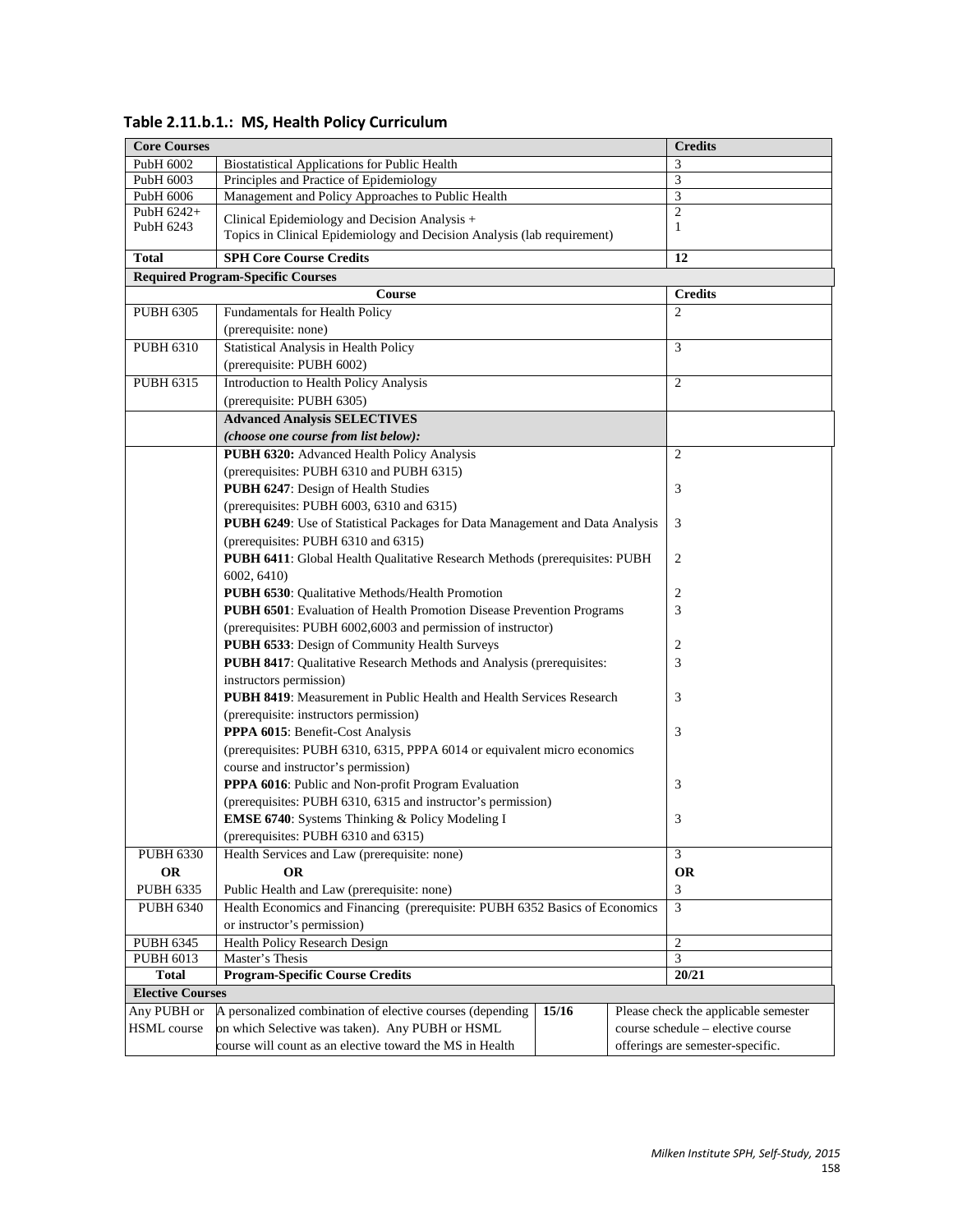The MS in health policy requirements include 12 credits of core courses offered at the school level, which provides students with a broad public health orientation while ensuring they have the research skills necessary to conduct rigorous research. These courses include: PUBH 6002, PUBH 6003, PUBH 6006 and PUBH 6242/6243 as shown above.

As part of the program requirements, several of the courses noted in the above table are specifically in the discipline of health policy, which provides them in-depth education in this field. These include each of the courses in the PUBH 6300 series.

Several of the required courses also focus on the theoretical basis for public health and health policy interventions (e.g. health behavior, environmental health, political and policy-making theory) and research skills to meet the required competencies of the MS in Health Policy. These include PUBH 6002, PUBH 6242/6243 and PUBH 6310.

To satisfy the degree requirements, the MS, Health Policy students also take a two-credit Health Policy Research and Design course, in preparation for completing the thesis.

# **MS in Epidemiology**

This 33-credit MS program was transferred from the CCAS to the SPH in July 2013. As part of the Department of Epi/Bio, the goals of the MS in Epidemiology are to prepare students for careers as epidemiologists in government, industry or academia and to prepare students who plan to continue their studies in a doctoral program. The program includes coursework focusing on theoretical and applied epidemiological and statistical methods as well as public health. Program requirements are outlined in Table 2.11.b.2 below.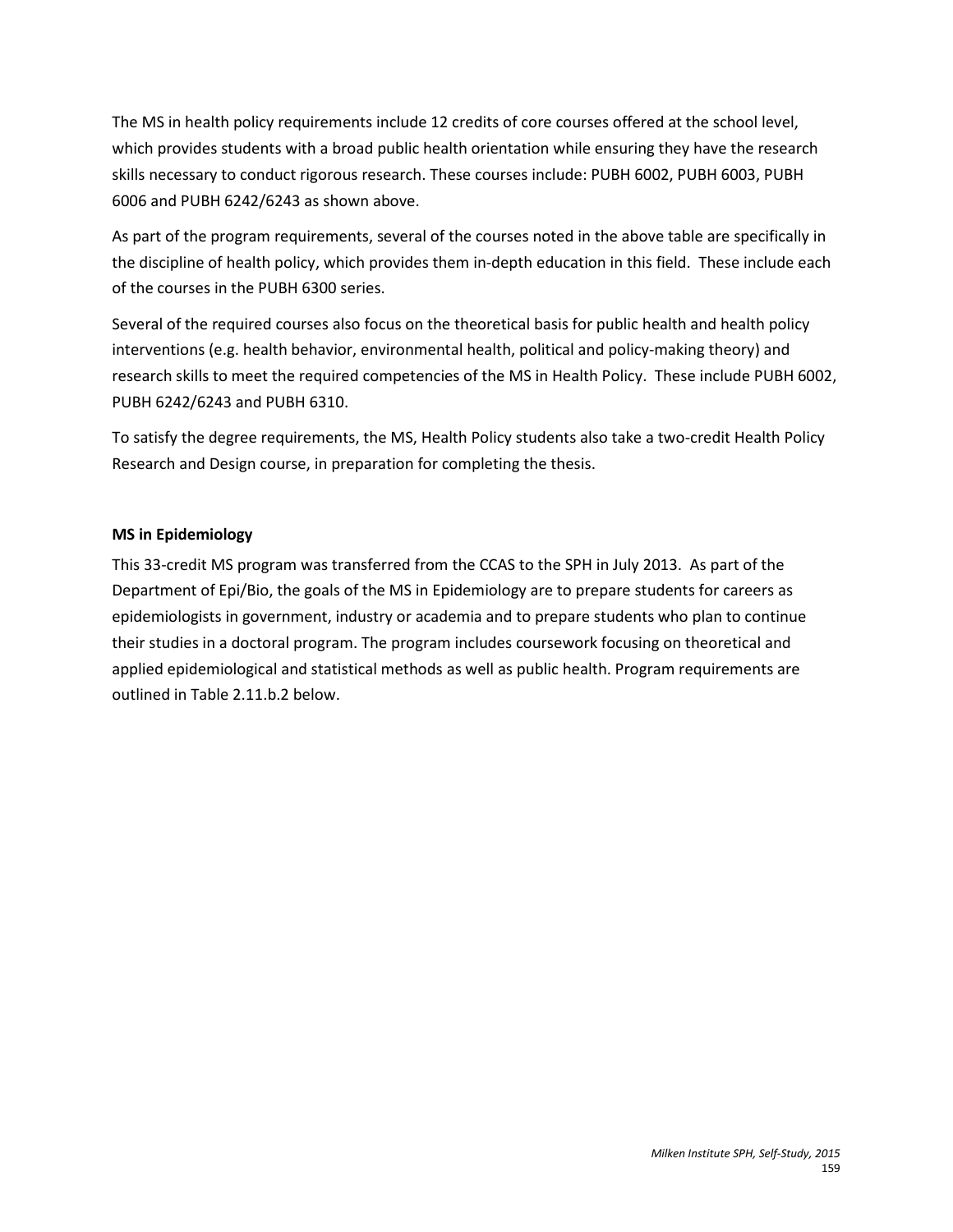| <b>Required Core Courses (22 Total Credits)</b> |                                                                                                                    |                |  |  |
|-------------------------------------------------|--------------------------------------------------------------------------------------------------------------------|----------------|--|--|
|                                                 | <b>Required Public Health Core Courses (16 Credits)</b>                                                            | <b>Credits</b> |  |  |
| PubH 6001                                       | <b>Biological Concepts for Public Health</b>                                                                       | $\overline{c}$ |  |  |
| PubH 6002                                       | <b>Biostatistical Applications for Public Health</b>                                                               | 3              |  |  |
| PubH 6003                                       | Principles and Practice of Epidemiology                                                                            | $\overline{3}$ |  |  |
| PubH 6247                                       | Design of Health Studies                                                                                           | $\overline{3}$ |  |  |
| PubH 6252                                       | <b>Advanced Epidemiology Methods</b>                                                                               | 3              |  |  |
| PubH 6299                                       | Topics (2 one credit courses or 1 two credit course)                                                               | $\overline{2}$ |  |  |
|                                                 | <b>Required Statistics Core Courses (6 Credits)</b>                                                                | <b>Credits</b> |  |  |
| <b>STAT 4157</b>                                | <b>Introduction to Mathematical Statistics I</b>                                                                   | 3              |  |  |
| <b>STAT 4158</b>                                | Introduction to Mathematical Statistics II                                                                         | $\overline{3}$ |  |  |
| $-OR -$                                         |                                                                                                                    |                |  |  |
| STAT 6201*                                      | <b>Mathematical Statistics I</b>                                                                                   | 3              |  |  |
| STAT 6202*                                      | Mathematical Statistics II                                                                                         | $\overline{3}$ |  |  |
|                                                 | *Students interested in applying to the PhD degree program in Epidemiology may register in STAT 6201 and 6202, and |                |  |  |
|                                                 | not STAT 4157 and 4158. Advisor's approval is required before registering for STAT 6201 and STAT 6202.             |                |  |  |
|                                                 | <b>Elective Courses (8 Total Credits)</b>                                                                          |                |  |  |
|                                                 | <b>Public Health Elective Courses</b>                                                                              | <b>Credits</b> |  |  |
| PubH 6004                                       | Environmental and Occupational Health in a Sustainable World                                                       | $\overline{2}$ |  |  |
| PubH 6007                                       | Social and Behavioral Science Approaches to Public Health                                                          | $\overline{2}$ |  |  |
| PubH 6121                                       | Environmental and Occupational Epidemiology                                                                        | $\overline{3}$ |  |  |
| PubH 6123                                       | Toxicology: Applications for Public Health Policy                                                                  | $\overline{3}$ |  |  |
| PubH 6124                                       | Problem Solving in Environ & Occupational Hlth                                                                     | $\overline{3}$ |  |  |
| PubH 6242                                       | Clinical Epidemiology and Decision Analysis                                                                        | $\overline{2}$ |  |  |
| PubH 6243                                       | Topics in Clinical Epi and Decision Analysis                                                                       | $\mathbf{1}$   |  |  |
| PubH 6244                                       | Cancer Epidemiology                                                                                                | $\overline{c}$ |  |  |
| PubH 6245                                       | <b>Infectious Disease Epidemiology</b>                                                                             | $\overline{2}$ |  |  |
| PubH 6250                                       | Epidemiology of HIV/AIDS                                                                                           | $\overline{2}$ |  |  |
| PubH 6260                                       | Advanced Data Analysis for Public Health                                                                           | $\overline{2}$ |  |  |
| PubH 6262                                       | Introduction to Geographic Information Systems                                                                     | $\mathbf{1}$   |  |  |
| PubH 6283                                       | <b>Biostatistics Consulting Practicum</b>                                                                          | $\mathbf{1}$   |  |  |
| PubH 6299                                       | Topics in Epidemiology & Biostatistics                                                                             | $1 - 2$        |  |  |
|                                                 | <b>Statistics Elective Courses</b>                                                                                 | <b>Credits</b> |  |  |
| <b>STAT 2118</b>                                | <b>Regression Analysis</b>                                                                                         | $\overline{3}$ |  |  |
| $\overline{\text{STAT}4181}$                    | <b>Applied Time Series Analysis</b>                                                                                | $\overline{3}$ |  |  |
| <b>STAT 3187</b>                                | Introduction to Sampling                                                                                           | 3              |  |  |
| <b>Consulting and Thesis (3 Credits)</b>        |                                                                                                                    |                |  |  |
| PubH 6258                                       | <b>Advanced Topics in Biostatistical Consulting</b>                                                                | 1              |  |  |
| PubH 6999                                       | Thesis                                                                                                             | $\overline{2}$ |  |  |

#### **Table 2.11.b.2.: MS, Epidemiology Curricular Requirements**

#### **MS in Public Health Microbiology and Emerging Infectious Diseases (PHMEID)**

Housed in the Department of Epi/Bio, the 45-credit MS in PHMEID has the following goals:

- Identify the biological complexities of microbial pathogens and the diseases they cause;
- Recognize the major epidemiologic and clinical features of microbial disease;
- Identify how new biotechnologies (including genomics, proteomics; bioinformatics) can be applied to the study and control of microbial pathogens;
- Develop an in-depth understanding of epidemiologic principles and practice; and
- Apply the principles of epidemiology, microbiology, and public health practice toward the detection, surveillance, investigation, and control of microbial diseases.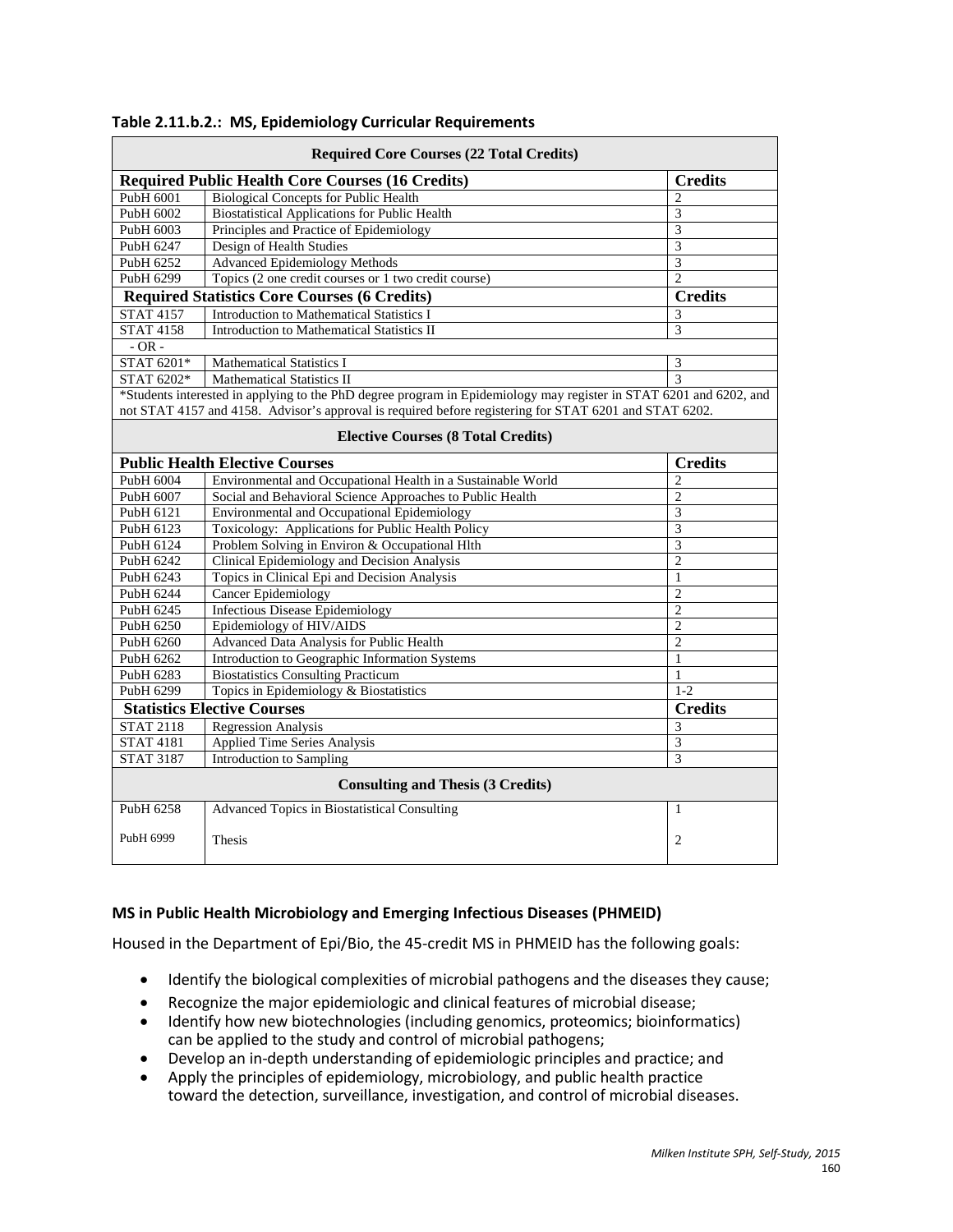Students enrolled in the MS, PHMEID program are required to take four or more credits of Epidemiology and Biostatistics courses, a three-credit environmental and occupational health and a course in essential public health laboratory skills. Additionally, all MS, PHMEID students are required to complete a field laboratory experience during which they are exposed to applied public health and laboratory environments. The students are then required to complete a thesis (the Final Project) through which they must synthesize data acquired through epidemiologic and/or public health laboratory research.

Until the fall of 2013, the program was offered jointly with the School of Medicine. At that time, the program was moved entirely under the domain of the Department of Epi/Bio to strengthen its orientation toward public health. The MS, PHMEID program had always had a public health focus in the courses that were offered through the Department of Epi/Bio. The courses in public health microbiology, virology, genomics, and laboratory microbiology, previously offered through the School of Medicine, are now taught from the public health perspective.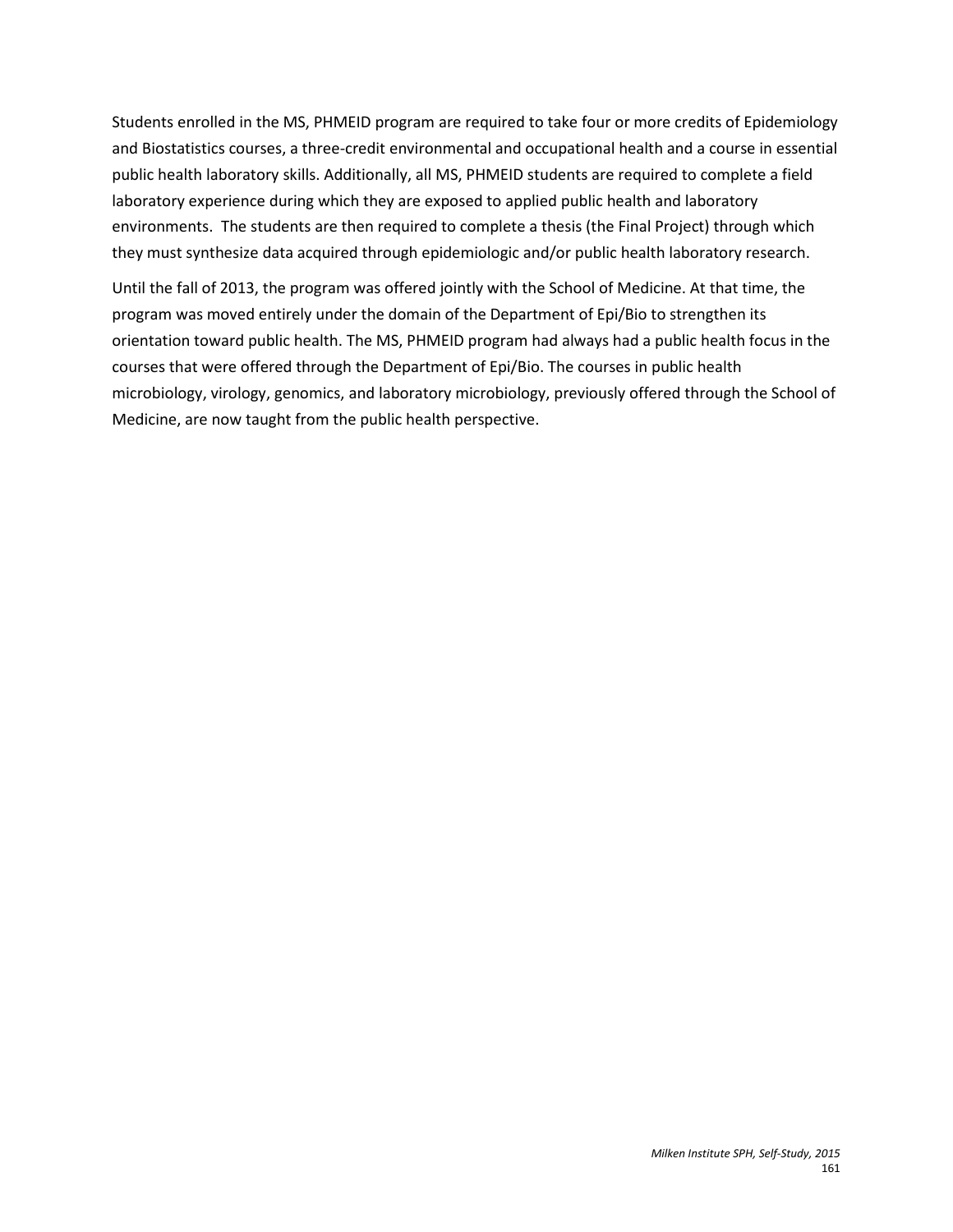# **Table 2.11.b.3.: MS, PHMEID Program Requirements**

*\*Note: There are additional elective courses not listed here that might be appropriate.* 

|                                                           | <b>Credits</b>                                                    |                |  |  |  |  |
|-----------------------------------------------------------|-------------------------------------------------------------------|----------------|--|--|--|--|
| Biological Sciences other than Botany                     | $\geq 12$                                                         |                |  |  |  |  |
| Chemistry                                                 | $\geq 3$                                                          |                |  |  |  |  |
| Calculus                                                  | $\geq 3$                                                          |                |  |  |  |  |
|                                                           | <b>Required Foundation Courses - 10 Credits</b>                   |                |  |  |  |  |
| Course #                                                  | <b>Course Title</b>                                               | <b>Credits</b> |  |  |  |  |
| PubH 6002                                                 | <b>Biostatistical Applications for Public Health</b>              | 3              |  |  |  |  |
| PubH 6003                                                 | Principles and Practice of Epidemiology                           | $\overline{3}$ |  |  |  |  |
| PubH 6004                                                 | Environmental & Occupational Health                               | $\overline{c}$ |  |  |  |  |
| PubH 6275                                                 | <b>Essential Public Health Laboratory Skills</b>                  | $\overline{2}$ |  |  |  |  |
|                                                           | Required Epidemiology/Microbiology Courses - 22 Credits           |                |  |  |  |  |
| Course #                                                  | <b>Course Title</b>                                               | <b>Credits</b> |  |  |  |  |
| PubH 6245                                                 | <b>Infectious Disease Epidemiology</b>                            | 2              |  |  |  |  |
| PubH 6247                                                 | Design of Health Studies                                          | 3              |  |  |  |  |
| PubH 6249                                                 | Use of Statistical Packages: Data Management and Data<br>Analysis | $\overline{3}$ |  |  |  |  |
| PubH 6259                                                 | Epidemiologic Surveillance in Public Health                       | $\overline{c}$ |  |  |  |  |
| PubH 6262                                                 | Introduction to Geographic Information Systems                    | 1              |  |  |  |  |
| PubH 6276                                                 | Public Health Microbiology                                        | $\mathfrak{Z}$ |  |  |  |  |
| PubH 6277                                                 | <b>Public Health Genomics</b>                                     | $\overline{2}$ |  |  |  |  |
| PubH 6278                                                 | Public Health Virology                                            | $\overline{3}$ |  |  |  |  |
| <b>MICR 8210</b>                                          | Infection and Immunity                                            | 3              |  |  |  |  |
|                                                           | <b>Elective Courses - 9 Credits*</b>                              |                |  |  |  |  |
| Course #                                                  | <b>Course Title</b>                                               | <b>Credits</b> |  |  |  |  |
| PubH 6127                                                 | Applied Environmental Health Microbiology                         | 2              |  |  |  |  |
| PubH 6132                                                 | WASH: Disaster Relief Management & Development                    | 1              |  |  |  |  |
| PubH 6239                                                 | Epidemiology of Foodborne and Waterborne Diseases                 | 1              |  |  |  |  |
| PubH 6242                                                 | Clinical Epidemiology and Decision Analysis                       | $\overline{c}$ |  |  |  |  |
| PubH 6243                                                 | Topics in Clinical Epidemiology and Decision Analysis             | $\mathbf{1}$   |  |  |  |  |
| PubH 6250                                                 | Epidemiology of HIV/AIDS                                          | $\overline{c}$ |  |  |  |  |
| PubH 6252                                                 | <b>Advanced Epidemiologic Methods</b>                             | 3              |  |  |  |  |
| PubH 6253                                                 | Issues in HIV/AIDS Care and Treatment                             | 1              |  |  |  |  |
| PubH 6261                                                 | Epi/Bio Skills Building Seminar                                   | $\mathbf{1}$   |  |  |  |  |
| PubH 6263                                                 | <b>Advanced Geographic Information Systems</b>                    | $\mathbf{1}$   |  |  |  |  |
| PubH 6270                                                 | <b>HIV/AIDS</b> Surveillance                                      | $\mathbf{1}$   |  |  |  |  |
| PubH 6271                                                 | Disaster Epidemiology: Methods and Applications                   | $\mathbf{1}$   |  |  |  |  |
| PubH 6299                                                 | <b>TOPICS:</b> Epidemiology of Sexually Transmitted Infections    | $\overline{c}$ |  |  |  |  |
| PubH 6358                                                 | Vaccine Policy                                                    | 2              |  |  |  |  |
| PubH 6399                                                 | TOPICS: Homeland Security and Public Health                       | 1              |  |  |  |  |
| PubH 6484                                                 | Prevention & Control of Vector-Borne Diseases                     | $\overline{c}$ |  |  |  |  |
| PubH 6487                                                 | Emerging Zoonotic Diseases and Global Food Animal<br>Production   | 1              |  |  |  |  |
| <b>MICR 6292</b>                                          | <b>Tropical Infectious Diseases</b>                               | $\mathfrak{2}$ |  |  |  |  |
| Field/Laboratory Experience and Final Project - 4 Credits |                                                                   |                |  |  |  |  |
| Course #                                                  | <b>Course Title</b>                                               | <b>Credits</b> |  |  |  |  |
| PubH 6016                                                 | Field/Laboratory Experience                                       | 2              |  |  |  |  |
| PubH 6280                                                 | <b>Final Project</b>                                              | $\overline{c}$ |  |  |  |  |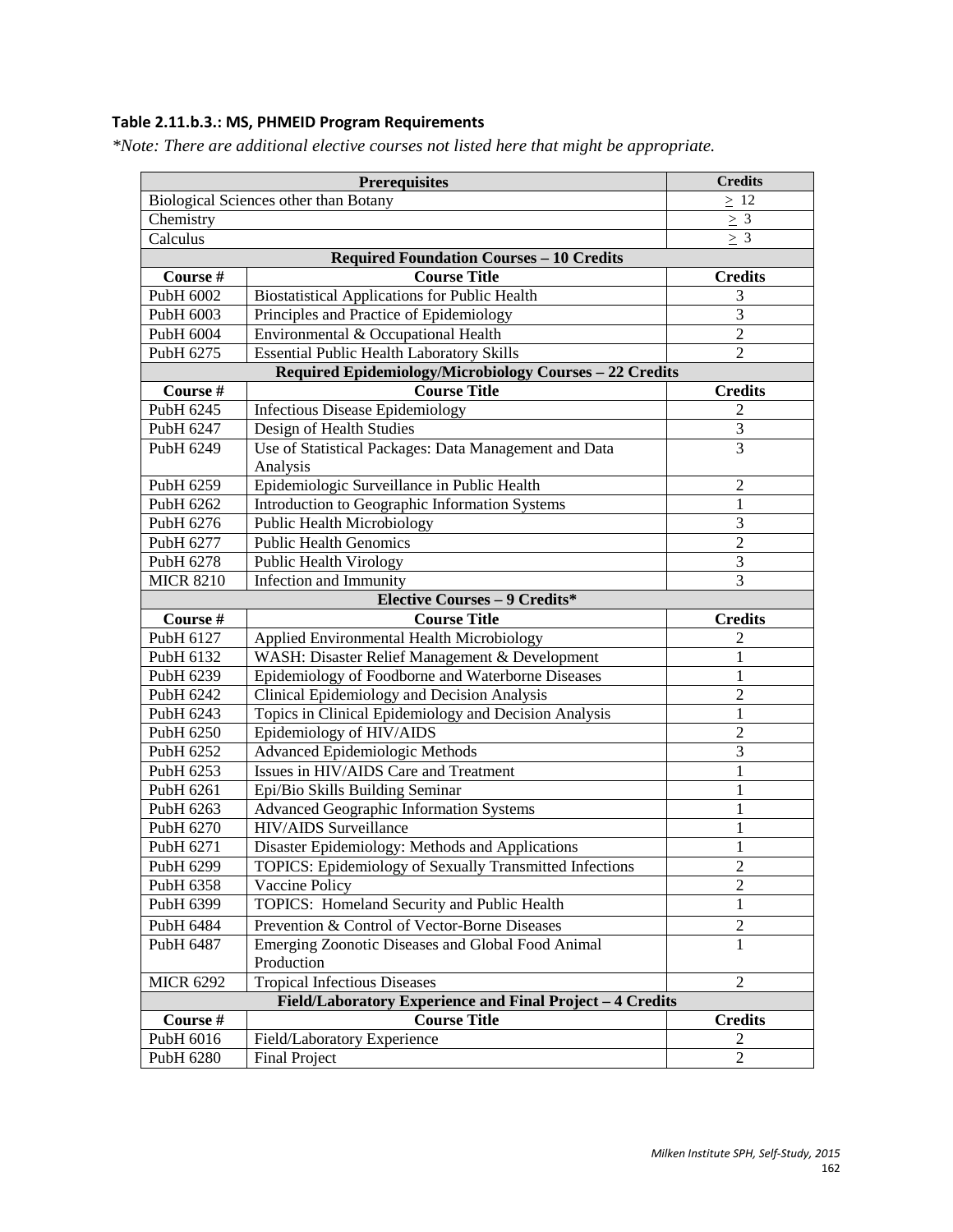#### **MS in Exercise Science**

There have been two academic programs in the Department of Exercise and Nutrition Sciences (EXNS) a MS in Exercise Science with a concentration in Clinical Exercise Physiology and a MS in Exercise Science with a concentration in Strength & Conditioning. SPH accepted the last cohort into the Clinical Exercise Physiology program in Fall 2014. This program will no longer be accepting new students.

The goals of the MS, Strength and Conditioning include:

- Establish scientific bases for the value of anaerobic exercise, and to provide internal and external programs that promote health behaviors across the lifespan;
- Meet an increasing demand for well-educated professionals capable of delivering a broad range of exercise-based preventive, technical, educational, and rehabilitative services;
- Gain insight into strategies for the prevention and treatment of sarcopenia, osteoporosis and childhood obesity; and
- Provide advanced training in exercise physiology as it relates specifically to resistance training for the purpose of increasing athletic performance and the prevention or treatment of inactivity-related health disorders.

All students enrolled in the MS, Exercise Science programs are required to take 30 credits of coursework and a six-credit internship for a total of 36-credits.

**Table 2.11.b.4.: MS, Exercise Science Curriculum**

|                                              | <b>MSES Core Courses (17 credits)</b>                | <b>Credits</b> |  |  |  |
|----------------------------------------------|------------------------------------------------------|----------------|--|--|--|
| PUBH 6002                                    | <b>Biostatistical Applications for Public Health</b> | 3              |  |  |  |
| <b>EXNS 6202</b>                             | Advanced Exercise Physiology I                       | 3              |  |  |  |
| <b>EXNS 6203</b>                             | Advanced Exercise Physiology II                      | 3              |  |  |  |
| <b>EXNS 6207</b>                             | Psychological Aspects of Sport and Exercise          | 3              |  |  |  |
| <b>EXNS 6208</b>                             | Physical Activity: Physiology & Epidemiology         | $\overline{c}$ |  |  |  |
| <b>EXNS 6209</b>                             | <b>Advanced Concepts in Nutrition Science</b>        | 3              |  |  |  |
| <b>Program Specific Courses (13 credits)</b> |                                                      |                |  |  |  |
| <b>EXNS 6220</b>                             | <b>Power Training Laboratory</b>                     | $\overline{2}$ |  |  |  |
| <b>EXNS 6221</b>                             | Science and Theory of Resistance Training            | 3              |  |  |  |
| <b>EXNS 6222</b>                             | Current Topics in Strength and Conditioning          | $\overline{c}$ |  |  |  |
| <b>EXNS 6223</b>                             | <b>Biomechanical Analysis</b>                        | 3              |  |  |  |
| <b>ELECTIVE</b>                              | Approved by Program Director                         | 3              |  |  |  |
|                                              | <b>Culminating Experience (6 credits)</b>            |                |  |  |  |
| <b>EXNS 6233</b>                             | Graduate Internship and                              | 6              |  |  |  |
|                                              | Comprehensive Exam                                   | 0              |  |  |  |
|                                              | <b>Total Credits</b>                                 | 36             |  |  |  |

The content of the core courses cover a breadth of information that addresses public health core areas. The social and behavioral aspects of physical activity are a primary focus of EXNS 6207. The effects of a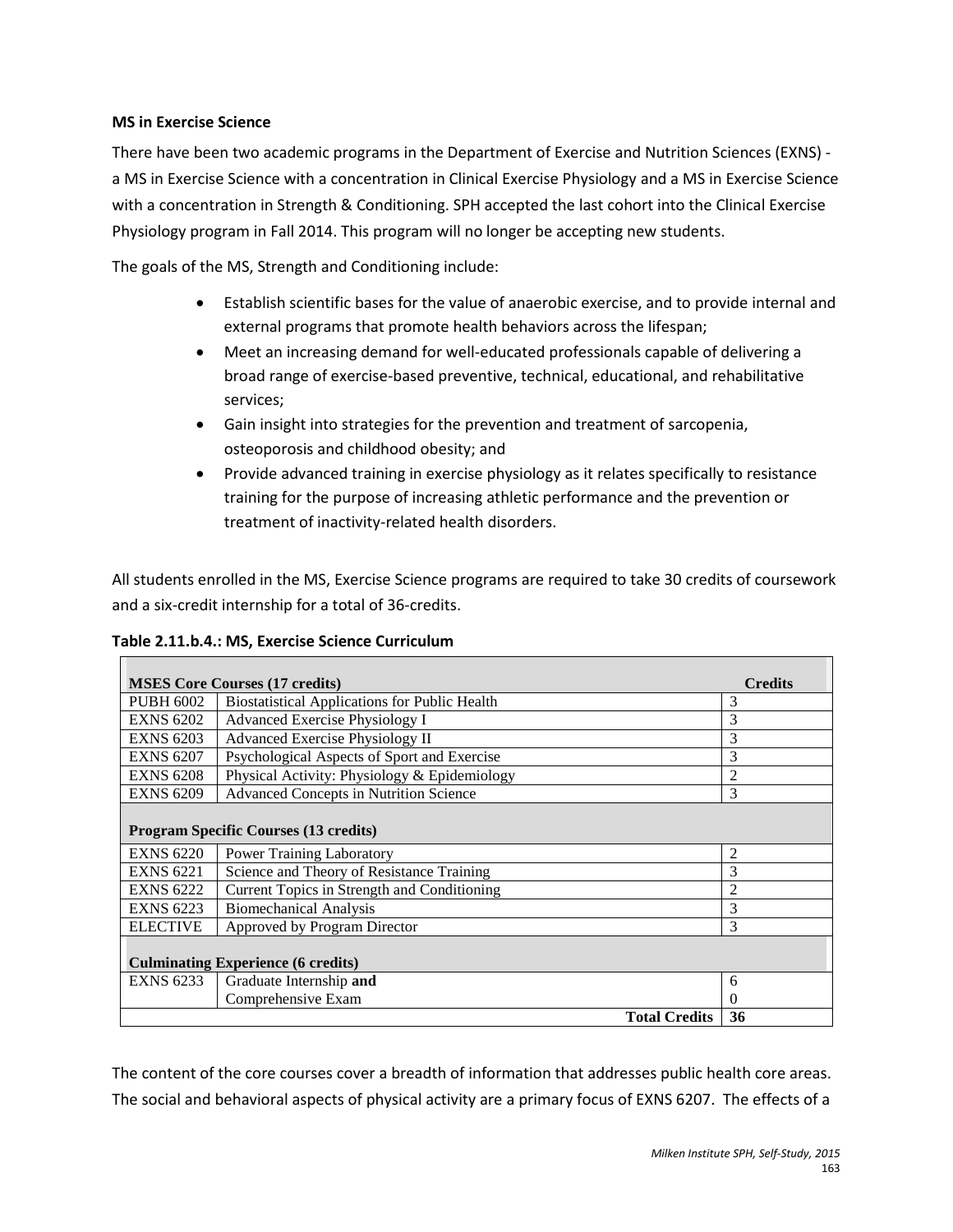sedentary lifestyle and the resulting obesity problem are extensively covered in EXNS 6208. Policies relating to physical activity (such as American College of Sports Medicine physical activity guidelines) are discussed in EXNS 6202, 6203, 6208 and 6209. Examination of broad environmental factors which contribute to a sedentary lifestyle (e.g., screen time, phasing out of school physical education), as well as those that affect the food supply are themes which permeate all aspects of the program and are discussed in each class.

Over time, the MS, Exercise Science has been adapted to a hybrid delivery model, such that most coursework is now conducted online. In addition, the school-wide Curriculum Committee just approved changes to the program including adding PUBH 6002- *Biostatistical Applications for Public Health* to fill the gap in statistics content. The option to complete a thesis was eliminated for this program. All students in this program will complete the Internship and Comprehensive exam.

# **PhD in Epidemiology**

Most PhD students in Epidemiology enter the doctoral program with an MPH degree so they have already been exposed to a public health orientation. As part of the doctoral program students are required to complete 18 credits in public health courses, and between 15 and 18 credits in either epidemiology or statistics elective courses. Those who matriculate intp the PhD Epidemiology program that have an MPH degree can transfer up to 24 credits, the equivalent of the non-required public health courses, from their MPH degree towards the PhD. Students that do not have an MPH degree must complete ALL of the required public health credits and have the opportunity to take more public health courses as electives. The PhD Program Director reviews transcripts with all students, and for those without an MPH degree identifies appropriate public health courses to develop a plan of study that will encompass all educational requirements. As these students do not transfer in many credits since they do not have a MPH degree, there is additional room in the program for them to take public health courses as electives when needed. In addition, a requirement for the doctoral dissertation is a clear consideration and explication of the public health significance of their research.

#### **PHD in Social and Behavioral Sciences in Public Health (SBS)**

This newly approved program will admit its first students in the fall of 2016. The PhD in SBS will train strong theoretical, methodological, and practical scholars, whose contributions could be as practitioners or academics. Our students will be well trained in a substantive health area with a strong background in theory of social and behavior change, study design and evaluation, and statistical methods.

It is anticipated that most PhD students in SBS will enter the doctoral program with an MPH degree, thus, they will have already been exposed to a public health orientation. SBS PhD students without an MPH will be required to complete one course serving as an *Introduction to Public Health* and one course serving as an *Introduction to Epidemiology*--per personal communication with CEPH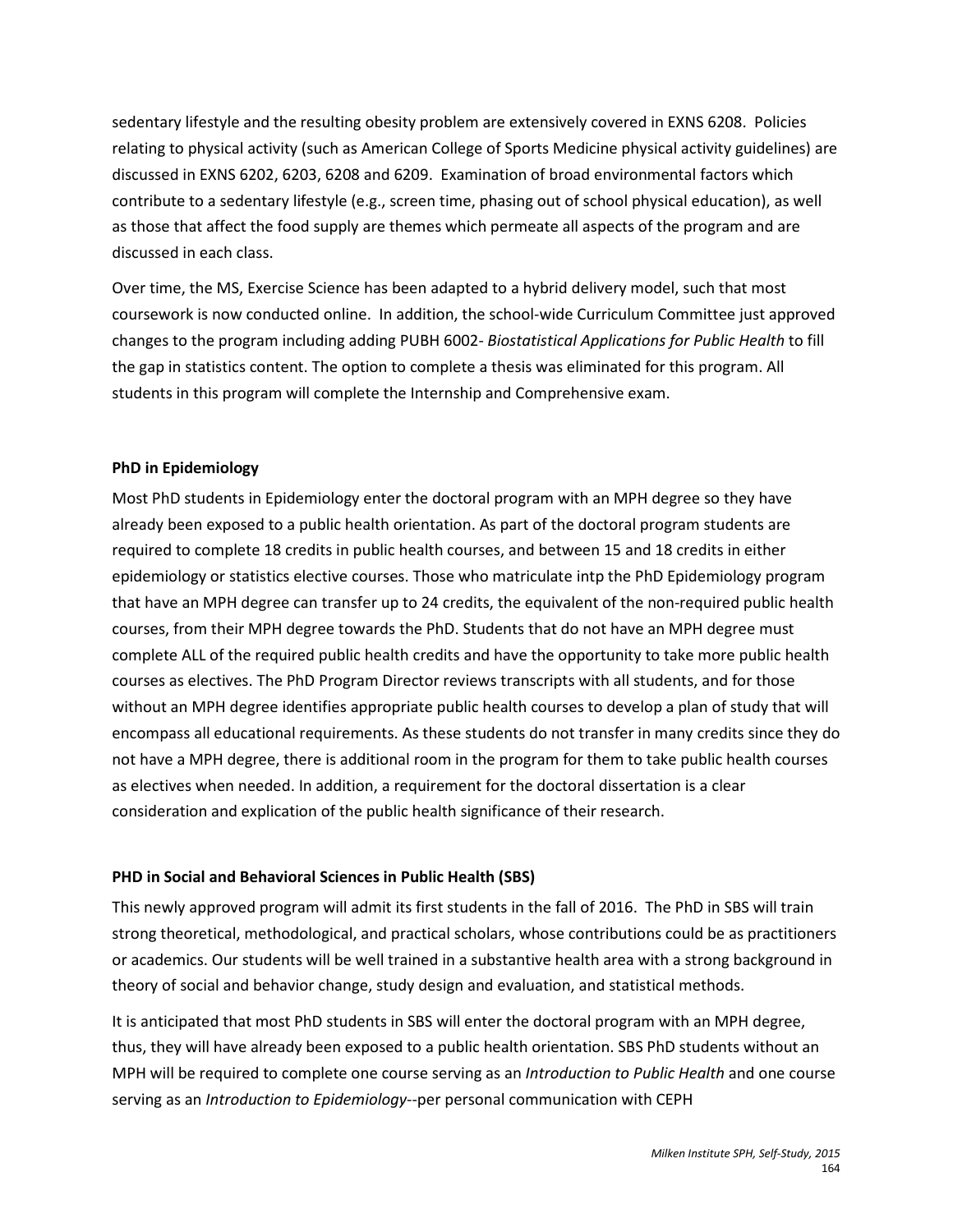headquarters. Additionally, the graduate director will review transcripts individually for students who do not have a MPH degree to identify areas where they are lacking in core public health education to identify an individual plan of study that will encompass these educational requirements. As they will not have likely transferred-in many credits since they do not have a MPH degree, there is room in the program for these students to take public health courses as electives to acquire these missing skills. Notably, as part of the doctoral program students are required to complete an additional 18 credits in public health courses, and 14 credits exploring more deeply their area of expertise in public health. And, a requirement for the doctoral dissertation is a clear consideration and explication of the public health significance of their research.

**2.11.c. Identification of the culminating experience required for each academic degree program. If this is common across the school academic degree programs, it need be described only once. If it varies by degree or program area, sufficient information must be provided to assess compliance by each.** 

Examples of student work, course syllabi and rubrics and other materials are available in the electronic resource file. *ERF 2.11.c.: Academic Programs – Student Work Samples and Materials.*

#### **MS in Health Policy**

Students in the Health Policy Master of Science program are required to complete a year-long research project that consists of a two-credit research design course (PUBH 6345-*Health Policy Research and Design*) where students are required to develop and design a research proposal, and a three-credit selfdirected research thesis guided by the MS advisor. The three-credit self-directed course is used to implement the study students develop in the Health Policy Research and Design course and write up, in a scientific report format, the findings of the study.

#### **MS in Epidemiology**

Students receive practical experience in the MS program through the completion of a thesis directed by department faculty. The purpose of the thesis is to provide the student an opportunity to apply skills that go beyond the classroom experience to include the following: how to draft a proposal; how to complete a data analysis plan; how to communicate complex statistical analysis results; and how to present and defend their findings to investigators of varied scientific and quantitative backgrounds. Students present their findings to faculty in the department at the end of the semester. Faculty evaluations are the basis of the grade (credit/no credit). Students receiving a no-credit grade will work with their thesis advisor to remedy the thesis based on faculty feedback and provided a second opportunity to present and defend their research.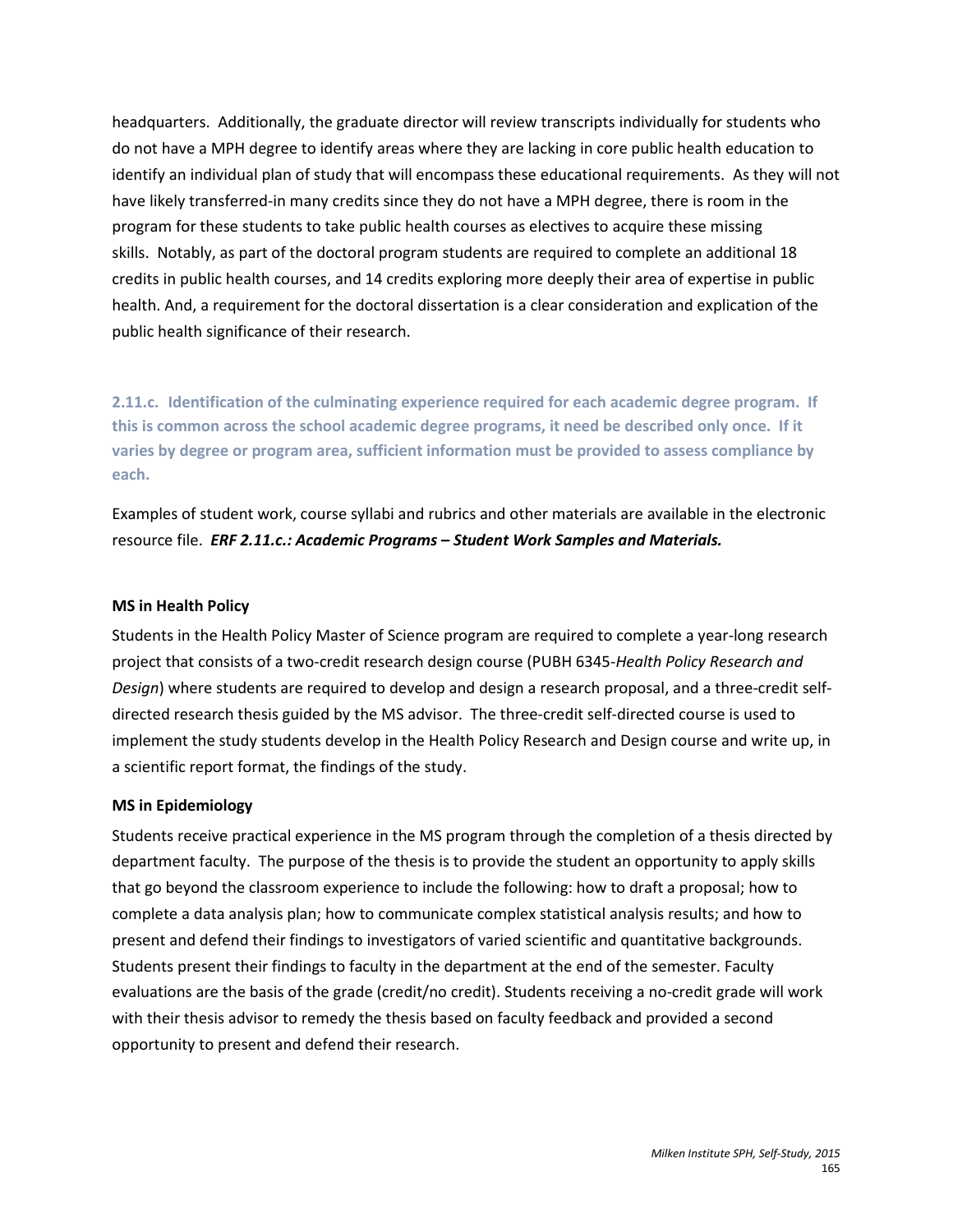#### **MS in PHMEID**

All students are required to complete a final project that consists of development of a concept paper, proposal, final report, and oral presentation. These requirements are similar to those of the MPH students' Culminating Experience.

#### **MS in Exercise Science**

Students enrolled in the Strength & Conditioning concentration have had the choice of completing a sixcredit internship or a six-credit thesis. Students who chose the internship option also took comprehensive exams. The comprehensive exams cover all material covered in the required Strength & Conditioning curriculum. Students who chose the thesis option defended their thesis to a faculty committee in an open forum in order to meet the requirements for graduation. However, going forward, the thesis option has been eliminated. All students in this program will now complete the internship and comprehensive exam.

Graduate students enrolled in the Clinical Exercise Physiology (CEP) program must successfully complete the American College of Sports Medicine (ACSM) Clinical Exercise Specialist® certification examination. This certification examination is typically taken in the last semester of the program. Twenty three of 24 students who have taken the exam have passed. The CEP track was deactivated in 2015 and is no longer accepting new students.

#### **PhD in Epidemiology**

The first part of student assessment are the general examinations, which are completed prior to advancing to candidacy in the PhD program and assess an advanced level of knowledge and ability to apply this knowledge in epidemiology and biostatistics. The PhD comprehensive examinations cover four areas: PUBH 6247- *Design of Health Studies*, PUBH 6252- *Advanced Epidemiologic Methods*, PUBH 8419- *Measurement in Public Health and Health Services* and PUBH 8366- *Biostatistical Methods* and are completed by students over two days prior to the start of the fall semester. Examples of the comprehensive exams are in *ERF 2.11.c* referenced earlier.

PhD students in Epidemiology are required to complete a doctoral dissertation under the guidance of a three to four member dissertation committee primarily composed of faculty from the Department of Epi/Bio. The ultimate goals and evaluation criteria for the doctoral dissertation include a significant, new contribution to the field of research chosen by the student and the demonstration of competency with an advanced statistical technique. The public health significance of the research must be clearly explained in the research proposal, and the public health impact of the research findings discussed in the final dissertation. Students are expected to comply with current NIH guidelines for research proposals, including completion of required human subject training and submission of the proposal to the GW Institutional Review Board (IRB). PhD Epidemiology students have the option of completing an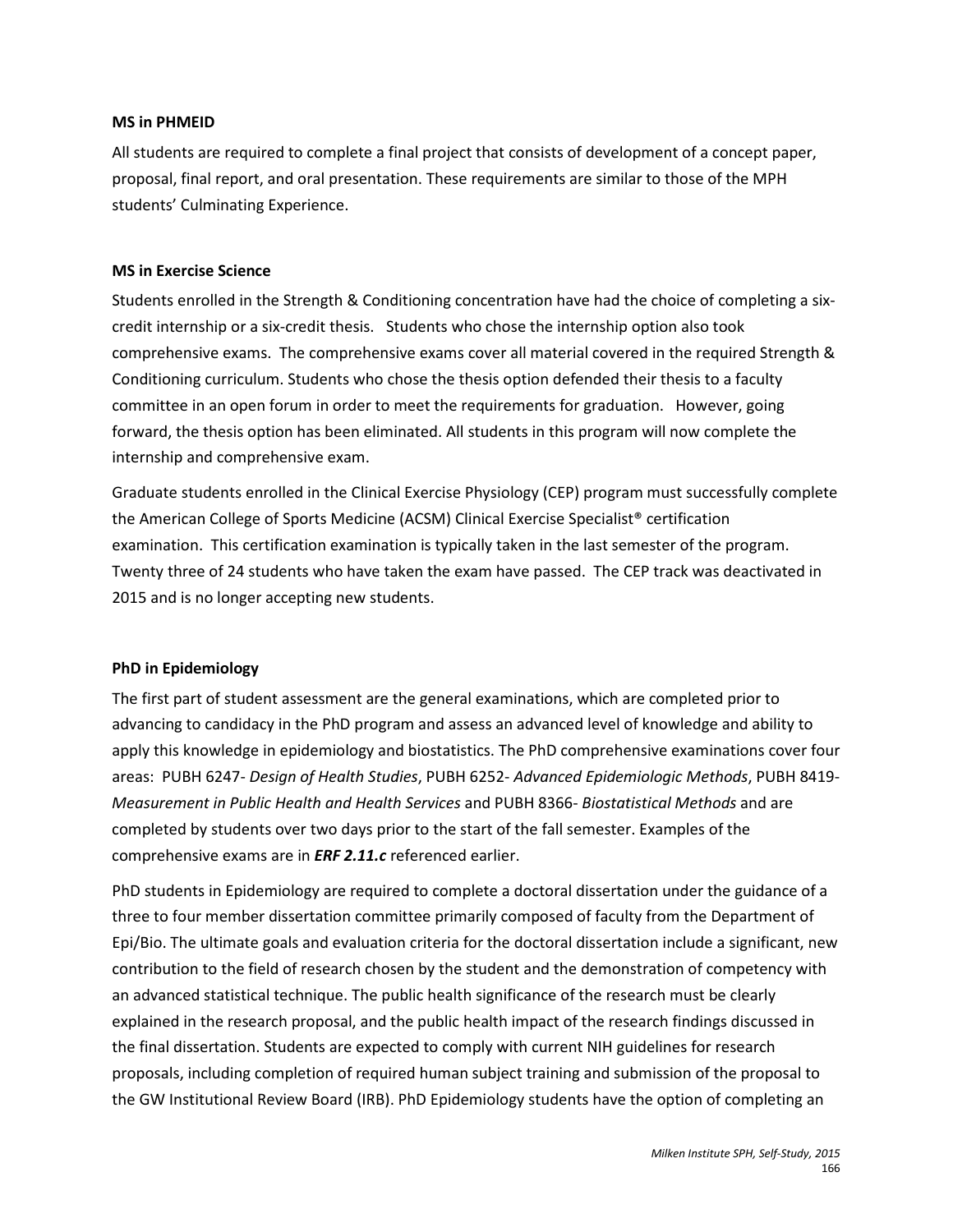alternative dissertation that includes three manuscripts of publishable quality. Preliminary evaluation of the impact of this change in PhD curriculum, implemented in 2005, indicates that PhD Epidemiology students that use the alternative format publish their dissertation results at twice the rate of those that completed a traditional dissertation. Students are made aware of both options and choose the best option for their situation. The final dissertation is evaluated by the three-to-four member dissertation committee, as well as by one internal and one external expert in the field to provide objective assessment of the quality and contribution of the doctoral work. Almost all of the external experts that serve on the PhD Epidemiology evaluation committees are from the National Institutes of Health (NIH).

# **PHD in Social and Behavioral Sciences**

As the dissertation is the culminating experience for these PhD students, these students will complete required coursework and pass the comprehensive exam to be officially admitted to the candidacy phase of the program. Before beginning work on their dissertation, students will enroll in a one-credit course, currently being developed as 'Advanced Theorizing in Social and Behavioral Sciences in Public Health'. Students will complete six-credits of dissertation research before becoming eligible to defend their dissertation before their Dissertation Research Committee. The dissertation process is described in Criteria 2.5.a. Doctoral students must conduct original research on a contemporary public health problem or issue and are expected to make a significant scholarly contribution and gain the expertise and skills that enable them to make a continuing impact on the field.

**2.11.d. Assessment of the extent to which this criterion is met and an analysis of the school's strengths, weaknesses and plans relating to this criterion.**

This criterion is met.

#### **Strengths:**

- The MS, Health Policy instituted the required two-credit course Health Policy Research and Design in 2011 to facilitate the development of scientifically rigorous MS-level thesis study. Prior to this course, students had very little exposure to how to design a health policy research project, and theses varied substantially in terms of quality. The MS in health policy also allows substantial individualization in study through the availability of 17-18 elective credits that students can use to develop a content area of expertise (e.g. maternal and child health, disparities in care, long-term care).
- The MS, Epidemiology is well established and recognized for its emphasis on quantitative methods and solid preparation for a doctoral program. This MS program also serves as a training ground for those applicants that are not ready to pursue a doctoral degree, offering an expedited, although not guaranteed, admission to the doctoral program provided there is outstanding achievement in the required MS courses.
- The PHMEID program is unique in its offerings (i.e. teaching a combination of skills related to the interface between public health and laboratory sciences with an emphasis on infectious diseases) and is one of only two such programs in the country.